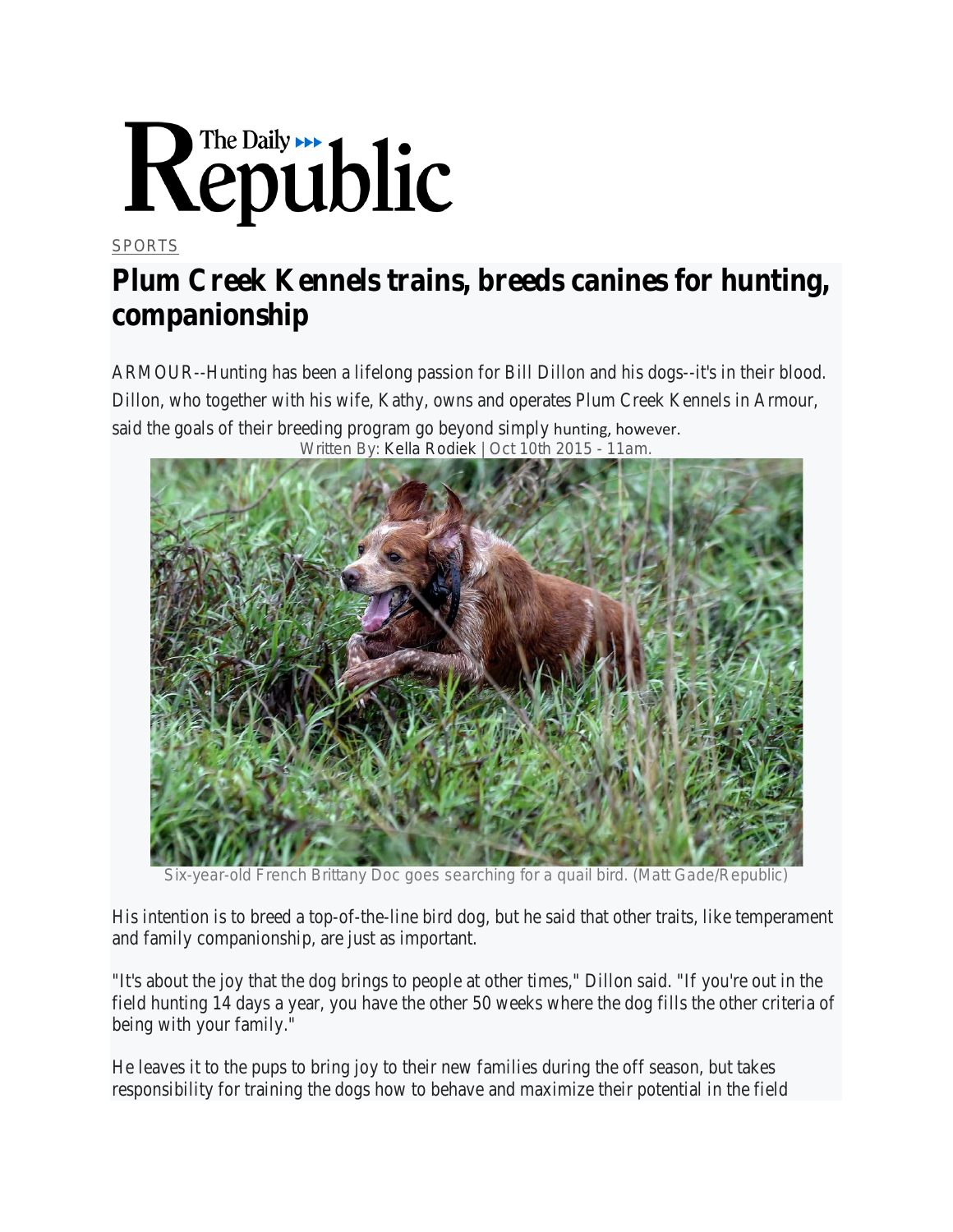Plum Creek Kennels specializes in the breeding of French Brittanys, and the training of any bird dog breed.

As dedicated breeders, they make yearly trips to France to research and form breeder relationships that allow them to import the best French Brittany bloodlines in Europe, according to Dillon. They also compete in field trials and have obtained numerous international titles, with many of both Dillon and his dogs' accomplishments being the first or only breeder/dog from America to achieve certain distinguishments. For example, in 2005, his dog, Tattoo, after competing in the French National Breed Show, earned the status of Recommended Sire, becoming the only dog from North America to have done so.



Bill Dillon sends six-year-old French Brittany Doc out looking for a quail. Bill and Kathy Dillon are bird dog trainers that specialize in breeding French Brittanys at their place Plum Creek Kennels west of Armour. (Matt Gade/Republic)

## **Breed of choice**

Although the French Brittany is the couple's personal breed of choice, Dillon said he doesn't think the breed is superior to any other.

He explained that an unfortunate circumstance of the hunting world is that many dog owners experience a "breed blindness" where they are dead-set on believing that the breed they own is best, and want to convince others of the same.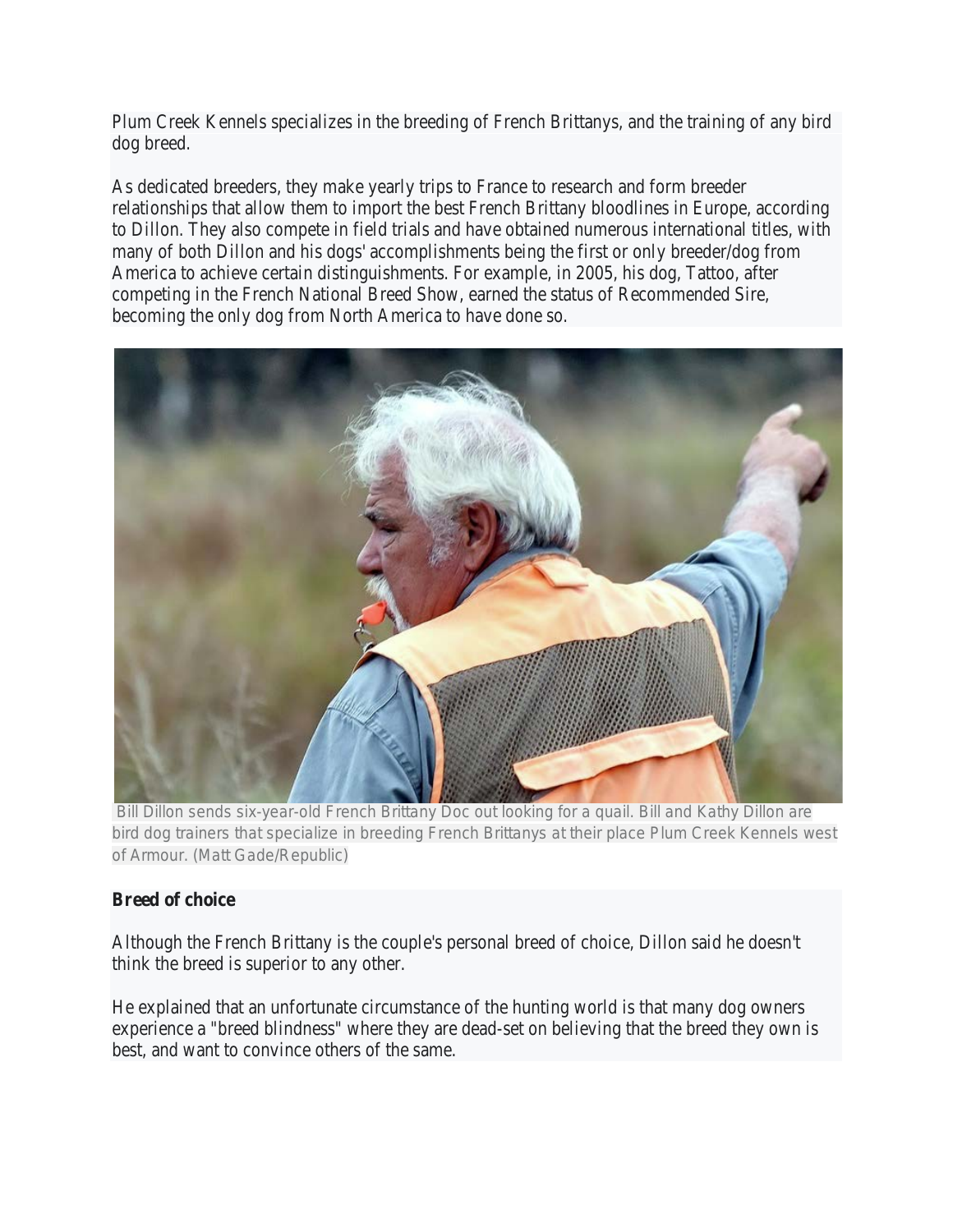"I've been doing this 40-years plus, and I've seen a lot of breed blindness, and I think it's hindering the people that have never had a dog and are coming into the sporting dog world for what to get and not to get."

He compared choosing a breed to buying a car, saying that they all go from Point A to Point B, (when it comes to hunting) but they just do it a little differently (pointers, setters, flushers, retrievers etc.).

"There's too much of this beating up on each other's breeds," Dillon said. "Instead of keeping focus on what you're doing with the dog and the activities and the memories and the fun you're going to have with them, it's competitive."

When it comes to breeds, Dillon said he prefers the mentality of children. They don't care if it's a Labrador or a Beagle or a Brittany, they just want the puppy, he said.

Dillon explained his adoration for Brittanys by praising their looks, size, their gentle disposition that make them good with people, specifically his grandchildren, and for their consistency.

"They've been very consistent for us as a breeder and for someone that uses them every day," Dillon said. "I want to be able to close my eyes and pick a puppy out of a litter and know that they're going to hunt for me."

Such consistency leads to repeat customers, he said.



Six-year-old French Brittany Doc darts out looking for a quail as Bill Dillon sends him in different directions. Bill and Kathy Dillon are bird dog trainers that specialize in breeding French Brittanys at their place Plum Creek Kennels west of Armour. (Matt Gade/Republic)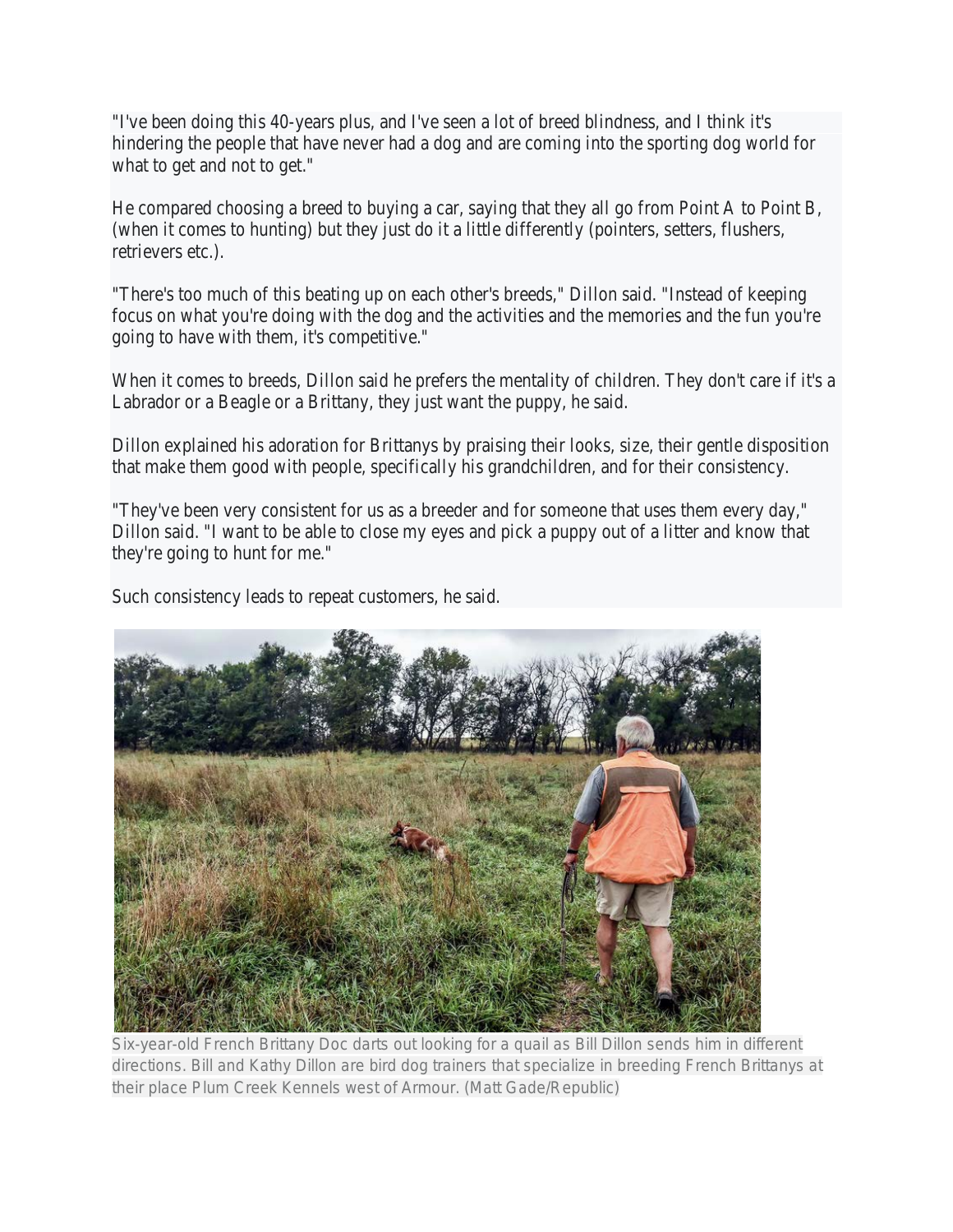Plum Creek Kennels has been a full-time business for the Dillons for 19 years, but Kathy said they didn't originally plan on breeding dogs.

"We didn't really plan on the breeding part, we would just hunt with our own dogs and people would like the experience so much that they'd ask if we could have a litter so they could get a pup," she said.



Six-year-old French Brittany Doc has his eyes on a quail as Bill Dillon keeps him under control. Bill and Kathy Dillon are bird dog trainers that specialize in breeding French Brittanys at their place Plum Creek Kennels west of Armour. (Matt Gade/Republic)

## **Training for finished dogs**

As for the training, that's something Bill has been doing since he was a kid.

The majority of dogs they train, roughly 70 percent, Dillon said are young, within the 7- to 14 month-old range. Training periods are typically two months long, and then it's time for the dogs to practice what they've learned with their owners, he said. They also offer secondary, intermediate training if particular issues, such as gun shyness, persist.

Dillon referred to the CPR of dog training-consistency, patience and repetition-saying that each aspect is essential, and they take time to master. He said it takes about three years to get what he would consider a finished dog.